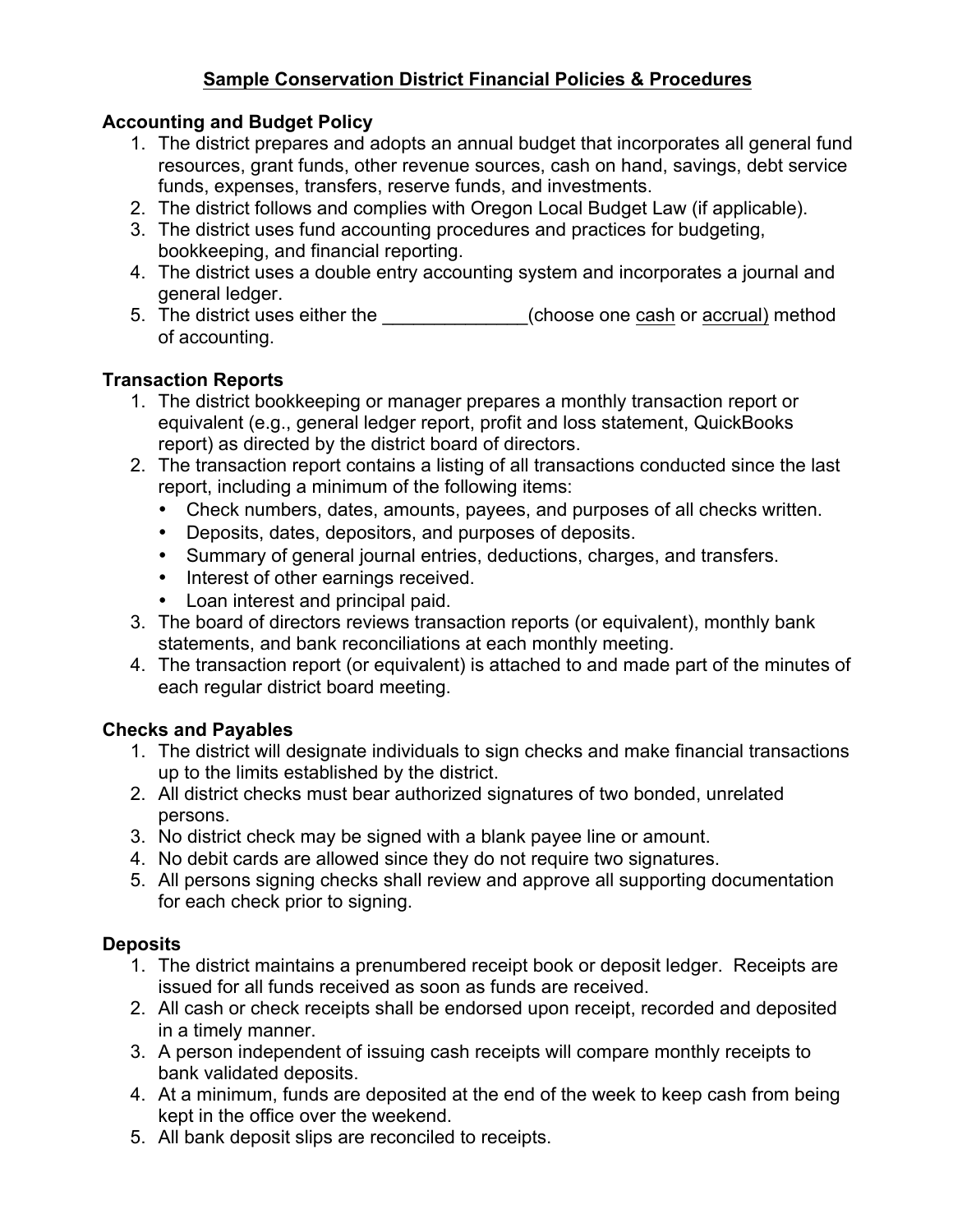6. All checks are endorsed immediately upon receipt.

### **Internal Financial Controls:**

- *1.* The district will segregate duties, whenever possible to minimize opportunities for complete control of any function by a single individual. *Here are some areas to consider:*
	- Accounts receivable
	- Accounts payable
	- Making deposits to the bank
- Recording receipts
- Writing checks
- Reconciling bank statements
- 2. The district board will designate an individual to periodically review (monthly or quarterly) certain types of records for assurance they are consistent with the district's bookkeeping entries and financial reports. For example:
	- Bank checking and savings statements. The district will review statements for missing checks shown by asterisks, unusual items or amounts not listed on transaction reports, direct deposits, transfers, non-check withdrawals, and bank charges. Canceled checks will be reviewed for appropriate bank stamp and signatures.
	- Revolving accounts, such as credit card and other business accounts. The district will review statements to ensure: 1) expenditures were approved by the board; 2) only authorized individuals have used the accounts; 3) all items have been received by the district; and 4) expenditures are within established limits.
- 3. Bookkeeping duties are transferred to another person for one or two months per year (if feasible).
- 4. Signature stamps are used.
- 5. Blank checks are not signed.
- 6. Bank statements are mailed to the board chairman or treasurer's home.
- 7. All checks (canceled or voided) are kept for reconciliation purposes.

### **Timesheets and Record Keeping**

- 1. The district utilizes time sheets to document payroll deductions and track time charged to different funding sources.
- 2. The direct supervisor or designated board members approves all timesheets.
- 3. The district will maintain leave records that document leave accruals, leave use and remaining leave balances.
- 4. The district will provide annual documentation to all employees showing rate of pay. Rate of pay will be stated as  $($ e.g., hourly rate, monthly salary orannual salary.)Documentation will be provided each time there is a pay rate adjustment.

# **Audit Report or Review**

- 1. Annual audits or reviews are performed and discussed with the board.
- 2. The districts board will review the audit report including sections identifying areas of material weakness and recommend corrective actions.
- 3. The board takes official action at a board meeting to address concerns and recommendations identified in the audit.